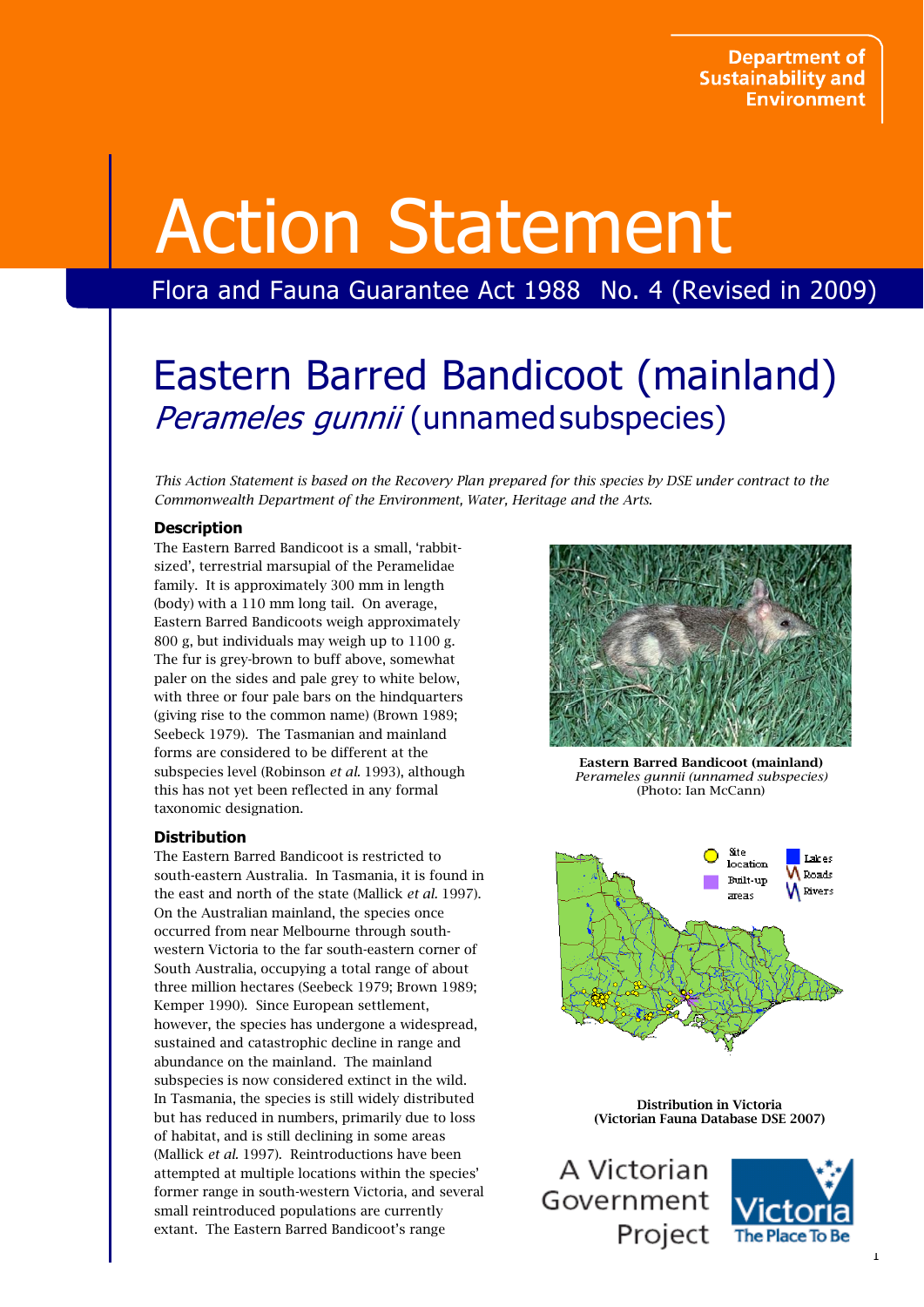within Victoria is encompassed by the Victorian Volcanic Plains IBRA bioregion (sensu DEH 2000).

#### Abundance

It is estimated that there are about 100 - 150 individuals in three reintroduced populations in Victoria. Six captive populations comprise approximately 40 individuals.

# Important populations

Eastern Barred Bandicoots (mainland supspecies) are now considered extinct in the wild. The last confirmed sighting of a wild individual was in 2002 at Hamilton in south-western Victoria. Attempts have been made to establish reintroduced populations at eight sites within the species' former range, of which three currently have extant populations. The reintroduction sites are as follows:

#### Woodlands Historic Park (Gellibrand) (Extinct)

The Woodlands Historic Park reintroduction site is a 300 ha nature reserve containing open grassy woodlands and is enclosed by a 1.8 m high electrified predator barrier fence. The first release into the nature reserve occurred in April 1989, and a total of approximately 174 animals were released up to 2004 (Winnard and Coulson 2008). The population established and expanded quickly. In 1994/5 it reached its peak, with over 600 bandicoots believed to be occupying the entire reserve (Winnard and Coulson 2008). The population then declined markedly, probably due to a combination of predation by Red Foxes (Vulpes vulpes) (which were able to gain access to the reserve due to deficiencies in the fence design), drought, overgrazing by kangaroos and rabbits, and the removal of approximately 100 bandicoots for translocation to other sites (Watson and Halley 2000). The last bandicoot caught at Woodlands was in 2005, and this population is now considered extinct.

#### Hamilton Community Parklands (Extant)

The Hamilton Community Parklands on the northern perimeter of Hamilton contains an area of 100 ha of plains grassy woodland enclosed by a 1.8 m high electrified predator control fence. More than 120 bandicoots were released into the reserve between 1991 and 2003. The population reached a maximum recorded size of about 90 animals during 1993, but declined markedly and was presumed extinct in 2005. The fence design was ineffective at excluding foxes, and in 2005 it was upgraded to include a floppy top. Once the reserve was determined to fox-free in 2007, another 30 bandicoots were released. Evidence of breeding was noted just three weeks after the release. The population is increasing and now occupies the entire reserve. No foxes have gained access to the reserve since the release, and fence maintenance is

regular and ongoing. The current population size is thought to be 50 – 80 individuals (March 2009).

# Mooramong (Extant)

'Mooramong' is a 1500 ha farming property, 170 km west of Melbourne, which is owned and managed by the National Trust of Australia (Victoria). Within the property is a 200 ha nature reserve (130 ha of wetlands, and 70 ha of grassland and shrubland) which has stock-proof fences but does not have electrified predator control fences. Between 1992 and 1995, 85 bandicoots were released into the reserve, and quickly became established, with breeding and recruitment regularly observed (Winnard and Coulson 2008). The population declined in the late 1990s, possibly due to severe drought conditions. The population managed to recover but is currently going through a second decline, the cause of which is unknown. Fewer than ten animals were known to be alive at Mooramong in March 2009. An extensive predator control program is maintained at the property.

# Mount Rothwell (Extant)

Mount Rothwell is situated 60 km west of Melbourne. The reserve contains 400 ha of open grassy woodlands and grasslands, and is surrounded by an effective predator barrier fence. Thirty bandicoots were released here between 2004 and 2009. The population is considered to be increasing despite the reserve being overgrazed by macropods. No foxes have gained access to the reserve since their initial removal; fence checks and maintenance occur on a daily basis. The total population size is currently (2009) estimated to be 40 – 50 individuals and is still increasing.

# Lake Goldsmith Wildlife Reserve (Extinct)

Lake Goldsmith Wildlife Reserve, located 50 km west of Ballarat, is 870 ha in area, most of which is a shallow temporary lake which fills in years of high rainfall. The reserve includes 150 ha of unfenced grassland vegetation. Fifty bandicoots were released here between 1994 and 1998 (Winnard and Coulson 2008). The population declined during the early part of 1998, most likely as a result of the drought. The last bandicoot caught at Lake Goldsmith was in 2005 (Winnard and Coulson 2008). This population is now considered extinct.

# Lanark (Extinct)

'Lanark' is a privately-owned 800 ha farm, 30 km south-west of Hamilton. On the property, 63 ha of seasonal and permanent wetlands and 48 ha of revegetated shelterbelts and bush blocks have been established, while the remainder is open sheep paddocks and commercial tree farm. A total of 63 bandicoots were released at Lanark between 1994 and 2002 (Winnard and Coulson 2008).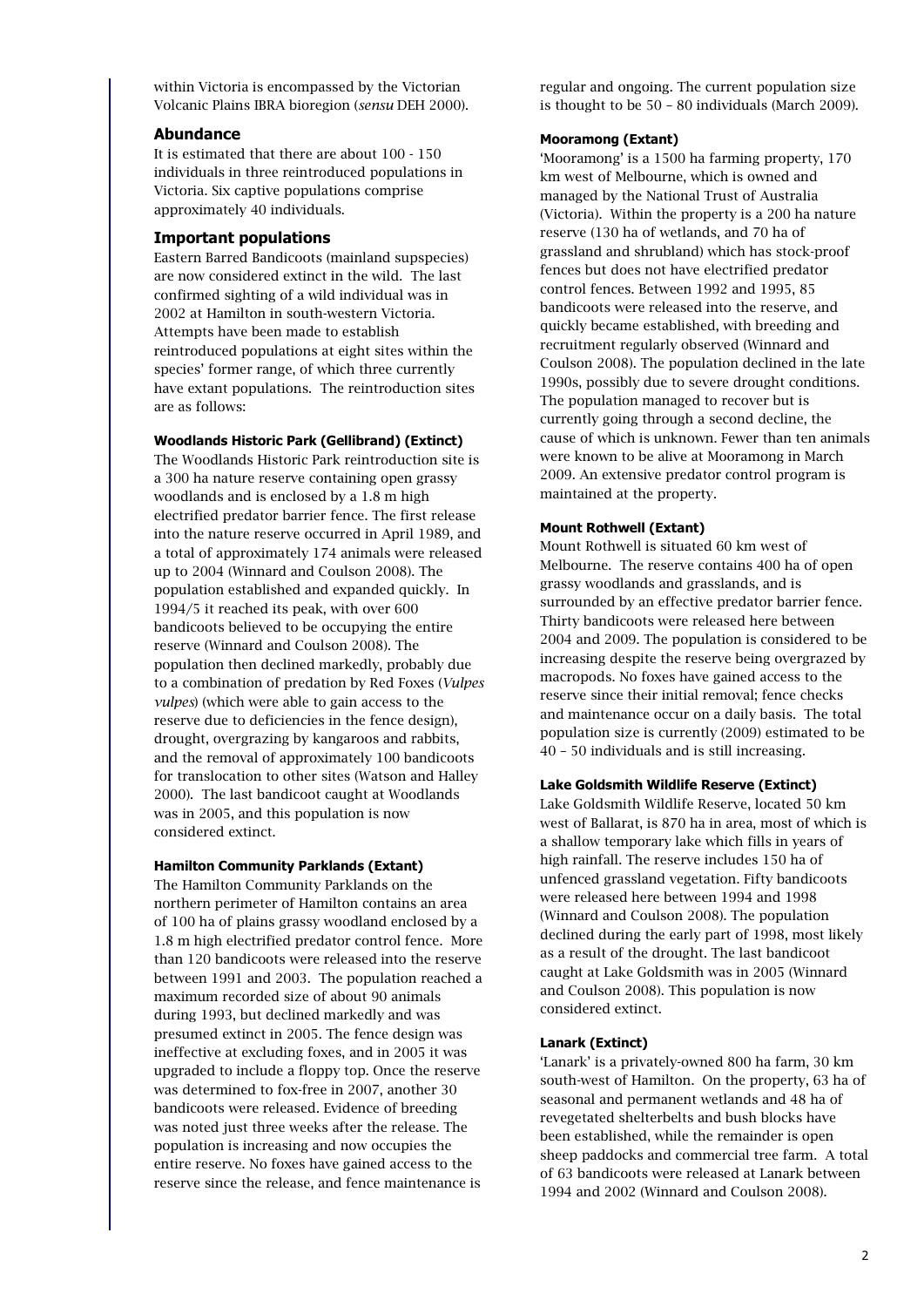Initial trapping results indicated good reproduction and recruitment, with a total of 46 bandicoots recorded as being bred at Lanark. By 2003, however, the population declined markedly, possibly due to a combination of drought and reductions in predator control efforts. No evidence of bandicoots has been observed at Lanark since 2005 and the population is now considered extinct.

#### Floating Islands Nature Reserve (Extinct)

Floating Islands Nature Reserve is a small (85 ha) reserve, 20 km west of Colac, and is managed by Parks Victoria. The reserve comprises a mosaic of open grasslands, dense shrublands and woodlands on stony basalt rises interspersed with swampy depressions. Fifty bandicoots were released at this site between 1994 and 1997 (Winnard and Coulson 2008). Breeding did occur, but the population was considered extinct by 1999, most likely due to difficulties in predator control.

# Cobra Killuc Wildlife Reserve (Extinct)

Cobra Killuc Wildlife Reserve is an area of 500 ha of grassland and grassy woodland. A total of 103 bandicoots were released between 1997 and 1999, but a combination of predation, drought and overgrazing by kangaroos are thought to have caused the population to decline to extinction by 2002 (Winnard and Coulson 2008).

#### Habitat

On mainland Australia, the original habitat of the Eastern Barred Bandicoot was probably native perennial tussock grasslands and grassy woodlands, particularly along watercourses (Brown 1989; Dufty 1994; Seebeck 1979). There are historical records from South Australia of the species occurring in open forest and scrubland (Kemper 1990).

Eastern Barred Bandicoots appear to prefer areas with high soil moisture content, such as swampy depressions, poorly drained areas and creek margins (Dufty 1991; Seebeck 1979). Bandicoots are reported to concentrate in areas of higher soil moisture during periods of low rainfall, possibly because of higher invertebrate numbers in these areas (Robinson et al. 1991), or because it is easier for them to forage in the moist soil (Seebeck et al. 1990).

The last known remaining wild mainland population occurred along a watercourse on the outskirts of Hamilton, a city in south-western Victoria. Eastern Barred Bandicoots survived there in highly modified habitats such as tree plantations, farmland, gardens and parklands: areas often dominated by weed species such as Gorse (Ulex europaeus) and Sharp Rush (Juncus acutus subsp. acutus) (Brown 1989; Dufty 1994). Bandicoots at this site tended to forage in sites with uncompacted, acid soils, high ground cover and tall grasses (Dufty 1991). They were rarely

observed foraging more than 20 m away from thick cover, and were not trapped more than 60 m from the nearest shelter (Dufty 1994). Bandicoots constructed grass-lined nests within a range of natural and artificial locations including introduced shrubs, culverts, car tyres and steel guttering, and also nested within constructed bandicoot shelters (Dufty 1994).

The Eastern Barred Bandicoot requires structurally complex habitats with dense cover for nesting adjacent to more open areas suitable for feeding (Cook 2001; Dufty 1991). A study by Cook (2001) found that bandicoot diggings at reintroduction sites were associated with Black Wattle (Acacia mearnsii), Spike Wattle (Acacia paradoxa), Willow Wattle (Acacia salicina), Kangaroo Grass (Themeda triandra) and four species of herbs, and were negatively correlated with Bracken (Pteridium esculentum) and Chocolate Lily (Arthropodium strictum). Male Eastern Barred Bandicoots ranged more widely where there was more tree cover, although only outside the breeding season (Jenkins 1989).

# Life history and ecology

The species is short-lived and generally only survives 2 – 3 years in the wild, but it can be highly fecund. Gestation lasts 12 – 13 days, and litters comprise 1 – 5 young (average 2 – 3). Young bandicoots remain in the pouch for approximately 55 days, becoming independent and dispersing about three months after birth. Females may breed from four months of age and, by utilising a strategy of alternating nipples, can give birth to another litter immediately after the previous litter has left the pouch. Reproduction may occur throughout the year, but is depressed during late summer and may cease altogether during times of drought. In favourable conditions, a single female is capable of producing three or more litters a year (Seebeck 1979).

Eastern Barred Bandicoots occupy partly overlapping home ranges (Jenkins 1998; Mallick et al. 2000), with males occupying significantly larger areas than females (males 4 – 13 ha; females 1.9 – 6.4 ha; Jenkins 1998). Densities vary markedly within and between sites, and between years (Jenkins 1998; Minta et al. 1990). Recorded densities in Victoria range from 0.45 to 5.25 animals/ha (Brown 1989; Dufty 1988, 1991; Minta et al. 1990). In Tasmania, Mallick et al. (2000) reported densities of 0.35 – 2.35 animals/ ha, and home range sizes of 4.3 ha for males and 2.3 ha for females.

The Eastern Barred Bandicoot is considered to be primarily insectivorous. Cook (2001) studied bandicoot diet in spring and summer at all reintroduction sites. Bandicoots preferentially ate only a few invertebrate taxa from the Coleoptera and Diplopoda, and supplemented this diet with a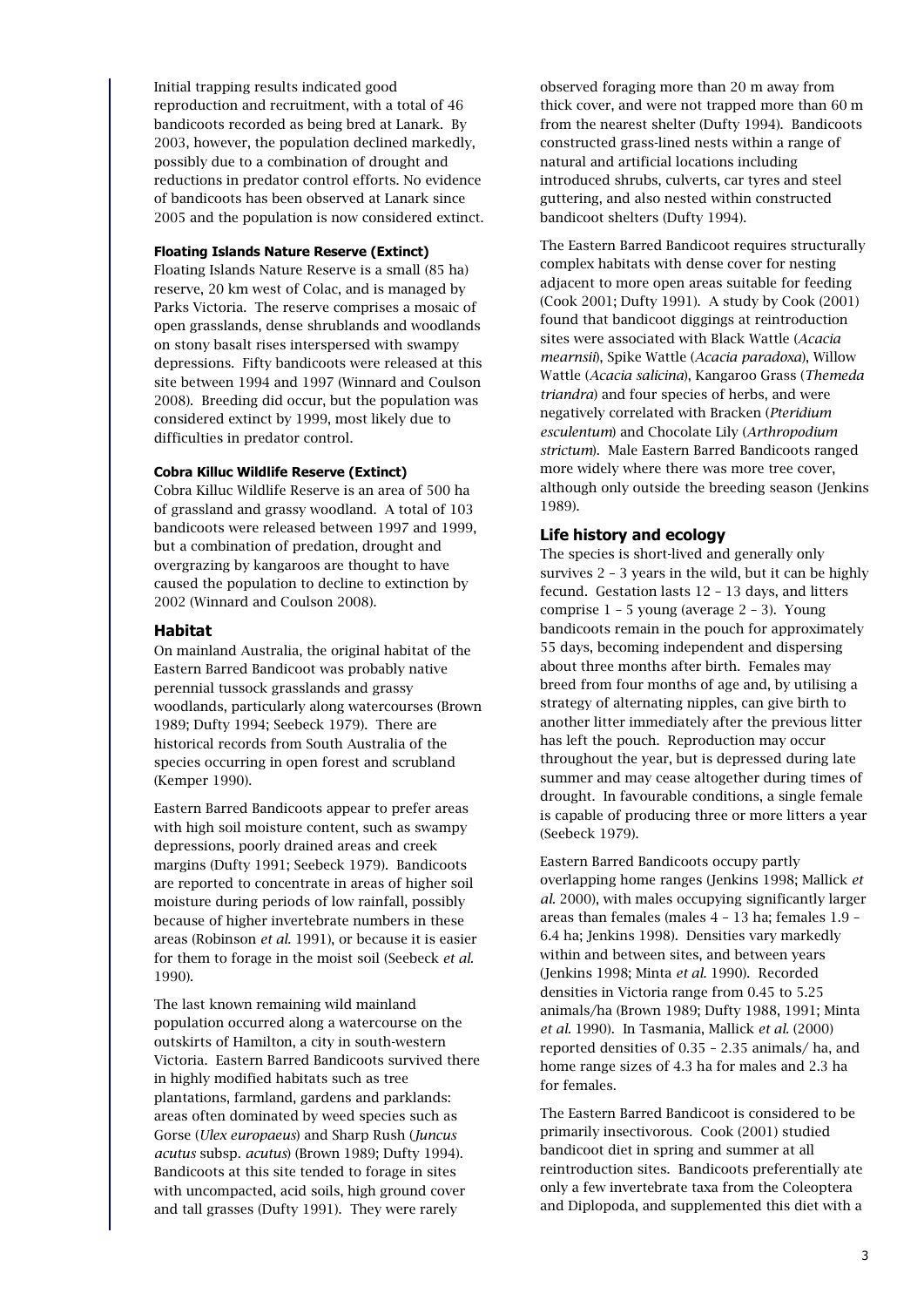wide range of other invertebrates. Other studies have found that oligochaetes are important in wetter months (Brown 1989; Dufty 1994). Coleopterans, orthopterans, hymenopterans and lepidopterans are eaten with varying frequency (Hannan 1994; Dufty 1994). Eastern Barred Bandicoots also eat some plant material, including the bulbs of Onion Grass (Romulea rosea) and orchard fruit (Brown 1989; Dufty 1991). In Tasmania, hypogeal and gastromycete sporocarps from hypogeal fungi are regularly eaten (Mallick et al. 1997; Quinn 1985; Reimer & Hindell 1996). Cook (2001) found that the invertebrates preferred by Eastern Barred Bandicoots were more common where trees and shrubs were present.

#### Conservation status

#### National conservation status

The Eastern Barred Bandicoot (mainland subspecies) is listed as endangered under the Commonwealth Environment Protection and Biodiversity Conservation Act 1999.

#### Victorian conservation status

The Eastern Barred Bandicoot (mainland subspecies) is listed as threatened under the Victorian Flora and Fauna Guarantee Act 1988.

It is considered critically endangered in Victoria according to DSE's Advisory List of Threatened Vertebrate Fauna in Victoria – 2003 (DSE 2003).

#### Decline and threats

The mainland subspecies of the Eastern Barred Bandicoot has undergone a widespread, sustained and catastrophic decline in range and abundance since European settlement. The last recorded specimen from South Australia was collected in the late 1800s (Kemper 1990). In Victoria, it was still relatively widespread and even common in some districts until 1930 (Brown 1989). By 1972, however, the Eastern Barred Bandicoot was extinct throughout its mainland range, except for a small population near the City of Hamilton in western Victoria (Seebeck 1979; Brown 1989). In the 1970s, the Hamilton population occurred across approximately 3000 ha, and may have contained more than 1000 individuals. The area occupied declined to about 1400 ha by 1985 and to about 600 ha by 1988, with the population declining to 180 - 220 animals. The last remaining wild population of mainland Eastern Barred Bandicoots was on the verge of extinction by 1991 (Brown 1989; Clark and Goldstraw 1991; Clark et al. 1995; Seebeck et al. 1990). A subsequent review of the recovery program concluded that the mainland Eastern Barred Bandicoot was effectively 'lost' as a wild species and active management of the population ceased (Backhouse 1992). The last confirmed sighting from the Hamilton population was in 2002, and the mainland subspecies of the

Eastern Barred Bandicoot is now considered extinct in the wild.

The main threats to the Eastern Barred Bandicoot are summarised as follows:

# Introduced Predators

Red Foxes are considered the primary cause of extinction of a number of Australian mammals, particularly small- to medium-sized ground mammals such as the Eastern Barred Bandicoot (Burbidge & McKenzie 1989). Control of predators is considered a key requirement for the successful reintroduction of Eastern Barred Bandicoots (Watson and Halley 2000). Foxes were present at all five reintroduction sites where populations have now become extinct. One site, Woodlands Historic Park, did have a predator barrier fence but this fence did not successfully exclude all foxes (Winnard and Coulson 2008). If fox control is continuous and intensive, Eastern Barred Bandicoot populations can persist in the presence of foxes, as is evident from Mooramong. However, interruptions in the predator control program occurred at the five now extinct reintroduction sites, and fox predation was the main cause of decline in these populations. In recent years, the recovery team has only released Eastern Barred Bandicoots into Hamilton Community Parklands and Mt Rothwell as these are the only reserves that can be guaranteed fox free.

Cats will also prey upon Eastern Barred Bandicoots, particularly juveniles (Lenghaus et al. 1990), but their impact on populations is less severe than that of foxes. Recent evidence of this comes from Hamilton Community Parklands when a cat managed to gain access to the reserve in 2007. The length of time the cat was present in the reserve is unknown, but a decline in the population or the number of recruits was not observed during quarterly monitoring.

#### Habitat Loss or Modification

Over 99% of the state's native grasslands and grassy woodlands, in which the species formerly occurred, have disappeared (Scarlett et al. 1992). Extensive habitat alteration and destruction has occurred through the clearing of woodlands, establishment of exotic pasture grasses, grazing by domestic stock and macropods, altered fire regimes, addition of fertilisers, the introduction of rabbits and drought. The ecological community 'Natural Temperate Grassland of the Victorian Volcanic Plain', which encompasses the distribution and habitat of the Eastern Barred Bandicoot, is listed as a critically endangered community under the Commonwealth Environmental Protection and Biodiversity Conservation Act 1999.

Habitat complexity is an important component of Eastern Barred Bandicoot habitat: lack of habitat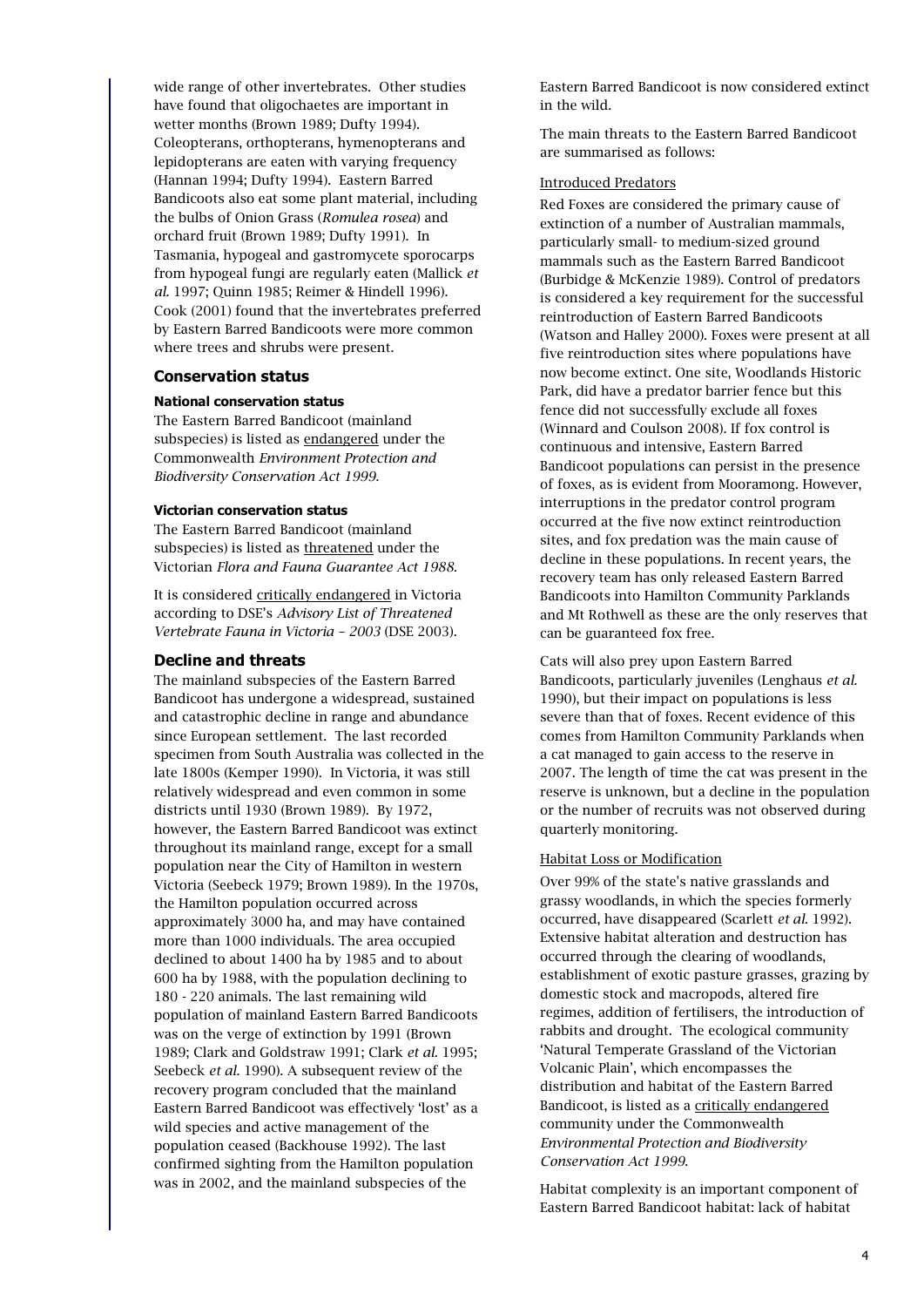heterogeneity is thought to have limited the area of potential habitat for Hamilton population (Cook 2001; Dufty 1991, 1994). It has been recommended that habitat management should focus on creating a structurally heterogeneous mosaic of feeding areas and dense cover to provide shelter from predators (Dufty 1994; Reading et al. 1996). In the absence of foxes, however, the Eastern Barred Bandicoots habitat requirements appear to expand significantly: this is currently being investigated.

The effect of drought on Eastern Barred Bandicoot populations is not fully understood. Prolonged drought/below average rainfall in western Victoria occurred between 1997 and 2002, and this probably contributed to population declines and extinctions of reintroduced populations. The negative effect of drought was thought to be due to the inferred impact of low soil moisture on bandicoot foraging success and breeding. However, current research and the presence of poor vegetation cover at Mount Rothwell suggest that this may not be the case. At four reintroduction sites, Woodlands Historic Park, Hamilton Community Parklands, Lake Goldsmith and Lanark, total population sizes became very small during the 1997 - 2002 drought period, increasing the risk of population extinction and genetic drift. All four of these sites had predator control issues. The amount of vegetative cover and, consequently, the availability of bandicoot nesting sites and hiding places were reduced by continued drought. In turn, bandicoots were more susceptible to predation. Thus, the effect of drought seems to be exacerbated in the presence of foxes, and the cumulative effects can lead to population declines and extinctions.

Mount Rothwell is currently overgrazed by macropods and enduring a prolonged drought, and is an excellent example of the harsh conditions in which bandicoots are able to persist in the absence of foxes. Implementation of a plan to control grazing pressure at Mt Rothwell is expected to markedly increase habitat suitability at this site.

#### Small population size

This is now an identified threat: inbreeding effects and very low heterozygosity measures have been identified within the mainland Eastern Barred Bandicoot population.

# Previous management action

#### Wild Population Management at Hamilton

The status of the Eastern Barred Bandicoot population at Hamilton was first investigated in the early 1960s. Further investigation during the 1970s showed that the species had suffered a substantial decline in range and abundance across its former range (Seebeck 1979). Brown (1989) began studying the Hamilton population in 1980.

Active management for bandicoot conservation commenced in the early 1980s, and aimed to enhance and develop habitat. Considerable effort went gone into the Eastern Barred Bandicoot recovery program at Hamilton (for a complete summary see Arnold et al. 1990). Work was undertaken to develop and extend habitat in Hamilton by providing habitat strips and hard shelters, and purchasing land. Predator control was also attempted through trapping, shooting and the promotion of responsible pet ownership. Road mortality was addressed through the provision of warning signs and reflectors. Community workshops were held, and information displays and brochures were prepared to assist in community education. Despite this intensive effort, the range and total population size of Eastern Barred Bandicoots at Hamilton continued to contract. Following an extensive review of the options for the management of this wild population in the early 1990s, it was decided that it was not possible to successfully recover this population and a decision was made to remove the wild population. All animals that could be trapped were relocated to the Woodlands Historic Park.

#### Management and Recovery Plans

In 1982, the first (interim) management prescriptions were produced in an attempt to conserve the species at Hamilton. A draft management plan was published in 1987, and the final management plan was released in 1989 (Brown 1989). The first Action Statement was prepared in 1991 (Fisher and Norman 1991), a new recovery plan for the species in Victoria was prepared in 1992 (Backhouse 1992), and another recovery plan is currently being prepared (Watson et al. in prep.).

#### Captive Breeding

A captive colony of mainland Eastern Barred Bandicoots was established in pens at Woodlands Historic Park in 1988, to be used as a source for releases into the nature reserve. Although reproduction did occur, recruitment was lower than expected (Watson 1991, Myroniuk 1995). In 1992, Zoos Victoria assumed responsibility for captive breeding and switched to intensively managed facilities to breed bandicoots for reintroductions. Bandicoots have since been bred for the recovery program at all three Zoos Victoria properties (Healesville Sanctuary, Melbourne Zoo, Werribee Zoo), and at other facilities within Victoria and interstate.

#### Re-introductions

Eastern Barred Bandicoots were first reintroduced into extensive fenced enclosures, resulting in the establishment of two confined or 'semi-wild' populations. As part of the management plan for the species, one population was established in the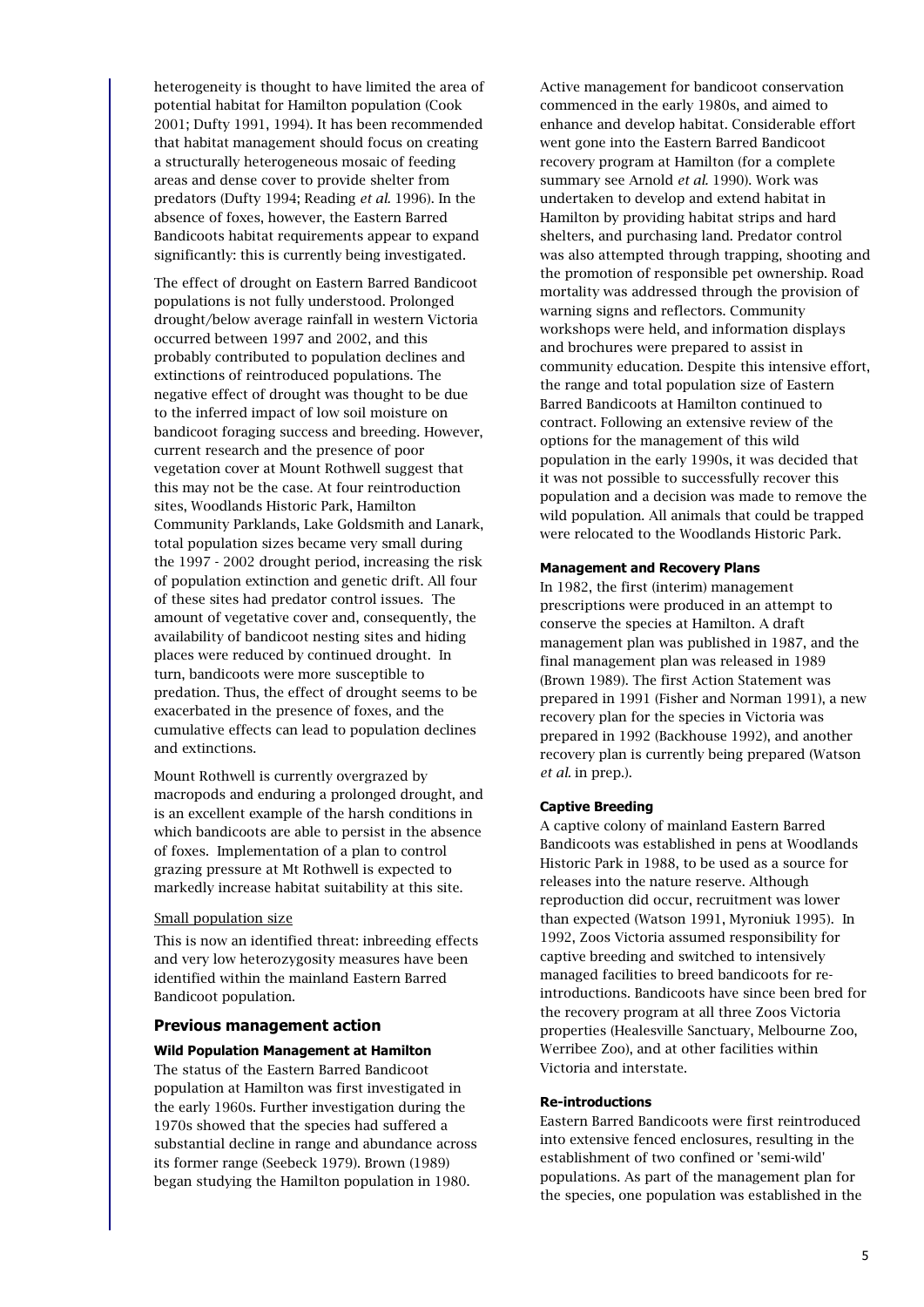300 ha nature reserve within Woodlands Historic Park in 1989 (Brown 1989). The second population was established at Hamilton in a 100 ha enclosure within the Hamilton Community Parklands (HCP) in 1990. This was a community initiative led by the Hamilton Institute of Rural Learning, and the fence was constructed with funds provided by CNR.

The Woodlands Historic Park population increased to an estimated 600 animals in 1995 but then declined markedly over the next few years (Winnard and Coulson 2008). The last bandicoot was caught at Woodlands in 2005, and the population is now considered extinct. The HCP population initially went extinct but was reintroduced in 2007 after the fence was upgraded and is currently persisting.

The first free-ranging, wild reintroduction occurred on the National Trust property "Mooramong", near Skipton in south-western Victoria. Although the population was initially successful, it has since been through two severe declines. Extensive predator control is maintained through poison baiting and shooting.

Based on the early success at "Mooramong", four new re-introductions commenced between 1994 and 2002, with 50 bandicoots released at Floating Islands reserve near Colac, 50 at Lake Goldsmith reserve near Beaufort, 63 on private property at Branxholme, and 103 at Cobra Killuc Wildlife Reserve near Mortlake. Habitat preparation and predator control were carried out at each site before the first release. Despite early signs of breeding and successful establishment, all of these populations declined to effective extinction in the late 1990s or early 2000s due to predation and prolonged drought.

Thirty bandicoots were released at the Mount Rothwell Conservation and Research Centre in the You Yangs between 2004 and 2009. Predator barrier fencing has been extremely effective at this site, and the bandicoot population is considered to be increasing.

See Winnard and Coulson (2008) for a review of the Eastern Barred Bandicoot reintroduction work.

#### Research

A range of research on the Eastern Barred Bandicoot has been undertaken over the last decade, including population monitoring, ecological studies, habitat analysis, and taxonomic and genetic research.

#### Community Involvement

Community interest and involvement in the recovery program has been high, although mostly

based in Hamilton. Community-based 'bandicoot action groups' in Hamilton were established to undertake local habitat management and predator control. The establishment of the HCP semi-wild population was the result of a community initiative, through the Hamilton Institute of Rural Learning. The Friends of the Eastern Barred Bandicoot group was formed in 1991. With the broadening of the recovery effort beyond Hamilton, other community groups, including Friends of Gellibrand Hill Park and Friends of Mooramong, are also involved in local conservation works for bandicoots.

#### Program Review and Evaluation

When the last remaining wild population at Hamilton declined toward extinction in 1991, the recovery program was reviewed and evaluated (see Reading et al. 1992b). This major review identified problems with previous recovery efforts, proposed a range of solutions and set new program directions. Since then, major annual reviews have been held as well as regular smaller reviews by working groups and recovery teams.

#### Involvement of Other Organisations

A feature of the recovery program has been the involvement of a large number of external agencies and individuals in the recovery effort. In particular, the Northern Rockies Conservation Cooperative, Yale University School of Forestry and Environmental Studies, and the Chicago Zoological Society were instrumental in expanding the range of expertise available to the recovery effort. A great deal of the research on the species has been undertaken by universities, including the University of Melbourne, La Trobe University, Deakin University and the University of Ballarat. The National Trust of Australia (Victoria) has been heavily involved in the re-introduction at its property "Mooramong". The South Australian Department of Environment and Natural Resources and the Zoological Parks Board of New South Wales have assisted by breeding bandicoots for the recovery program.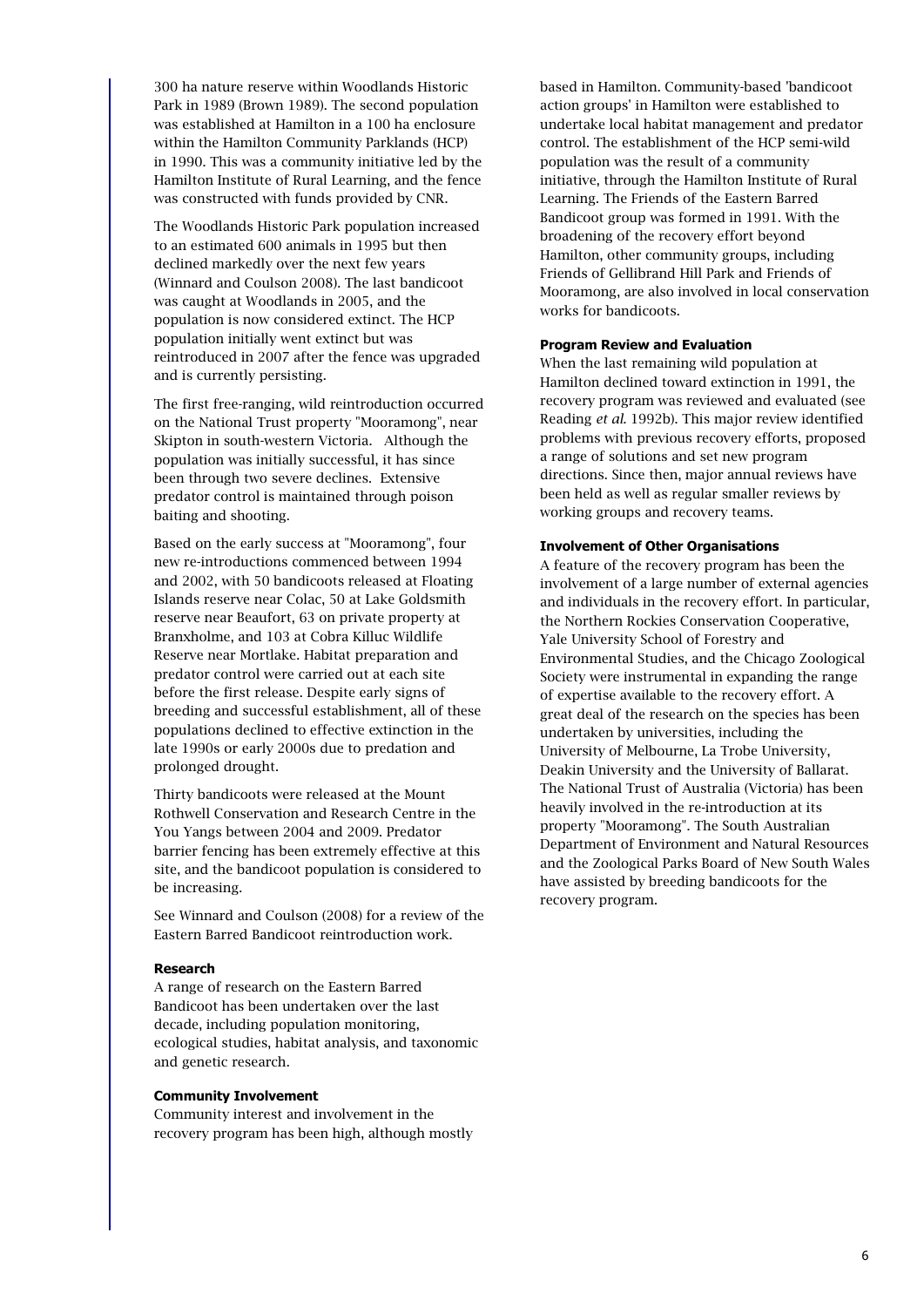# Objectives and intended management actions

The intended management actions listed below are further elaborated in DSE's Actions for Biodiversity Conservation (ABC) system. Detailed information about the actions and locations, including priorities, is held in this system and will be provided annually to land managers and other authorities.

| <b>Objective I</b> | Establish and monitor self-sustaining reintroduced populations |
|--------------------|----------------------------------------------------------------|
|                    |                                                                |

| <b>Action</b>                                                                                                                                                                                                                                                                                                                                                                                                                                                                                                                                                                                                        | <b>Targets</b>                                                                                                                                                                                                                                                                                                                                                             | Responsible                                                        |
|----------------------------------------------------------------------------------------------------------------------------------------------------------------------------------------------------------------------------------------------------------------------------------------------------------------------------------------------------------------------------------------------------------------------------------------------------------------------------------------------------------------------------------------------------------------------------------------------------------------------|----------------------------------------------------------------------------------------------------------------------------------------------------------------------------------------------------------------------------------------------------------------------------------------------------------------------------------------------------------------------------|--------------------------------------------------------------------|
| 1. Monitor the reintroduced populations.<br>Intensively monitor Eastern Barred<br>Bandicoot populations, habitat quality,<br>and predator activity at a minimum of<br>two reintroduction sites to identify the<br>key variables influencing population<br>performance. Develop and apply revised<br>population monitoring protocols at<br>reintroduction sites.                                                                                                                                                                                                                                                      | • Monitoring data on reintroduced<br>populations collected regularly.<br>• Bandicoot survival reported annually, in<br>relation to site characteristics.<br>• Recommendations for site management<br>protocols produced, based on this<br>information<br>• .Monitoring techniques refined and modified<br>as highlighted in Action 3.                                      | <b>DSE</b><br>Parks Victoria<br>National Trust<br>Recovery<br>Team |
| 2. Compile, maintain and assess<br>information.                                                                                                                                                                                                                                                                                                                                                                                                                                                                                                                                                                      | • All monitoring and predator control data<br>stored on a single database and updated<br>regularly.<br>• Annual reports of recovery effort progress<br>published on DSE website.                                                                                                                                                                                           | DSE South<br>West                                                  |
| 3. Revise monitoring procedures to reflect<br>new information needs. Information<br>needs at each reintroduction site may<br>include population annual rate of<br>change, absolute population size,<br>predator activity, and a number of<br>habitat measures.                                                                                                                                                                                                                                                                                                                                                       | • Revised population, site and predator<br>monitoring protocols produced<br>• Additional information gaps identified.                                                                                                                                                                                                                                                      | <b>DSE</b>                                                         |
| 4. Establish minimum population targets<br>for the reintroduced populations. Define<br>the size and composition of a self-<br>sustaining reintroduced population and<br>establish target population sizes for each<br>reintroduced population. Assess the<br>potential role of each reintroduction site<br>to contribute to this viable reintroduced<br>population. Assess the need for<br>additional reintroduction sites to achieve<br>a viable reintroduced population.<br>Produce recommendations for timing<br>and composition of releases, and<br>population triggers for releases at<br>reintroduction sites. | • Population targets (or minimums) set for<br>overall reintroduced population and for<br>individual reintroduction sites.<br>• The potential role of each reintroduction<br>site assessed.<br>• The need for additional reintroduction sites<br>evaluated.<br>• Recommendations for timing, composition<br>and triggers of releases developed for<br>reintroduction sites. | <b>DSE</b>                                                         |
| 5. Manage releases and translocations to<br>meet site-specific population targets.                                                                                                                                                                                                                                                                                                                                                                                                                                                                                                                                   | • Population rate of increase for combined<br>reintroduced populations positive or<br>neutral.<br>• Reintroduced population targets met.<br>• Need for captive-bred supplementation of<br>reintroduced populations removed.                                                                                                                                                | DSE South<br>West<br>Parks Victoria                                |
| 6. Maintain mortality database and use<br>information to refine site, predator<br>management and pre-release protocols.                                                                                                                                                                                                                                                                                                                                                                                                                                                                                              | • Mortality database maintained<br>• Information used to inform site, predator<br>management and pre-release protocols.                                                                                                                                                                                                                                                    | Zoos Victoria                                                      |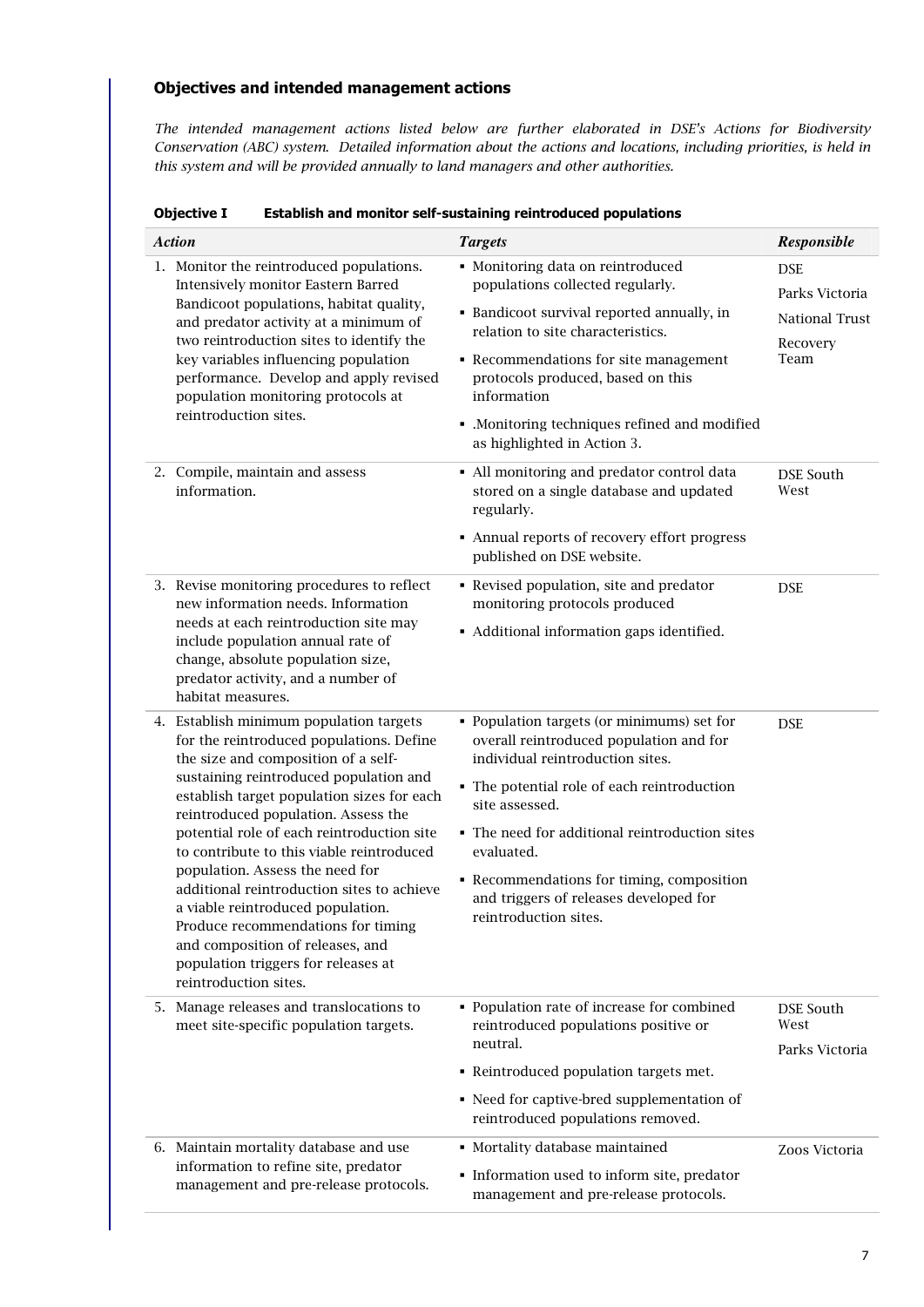|    | 7. Assess the need for supplementation of<br>reintroduced population at year 5.<br>Assess reintroduced populations against<br>population targets.                                                                      | • Overall and specific objectives reviewed<br>against reintroduced population targets.                     | <b>DSE</b>                            |
|----|------------------------------------------------------------------------------------------------------------------------------------------------------------------------------------------------------------------------|------------------------------------------------------------------------------------------------------------|---------------------------------------|
| 8. | Investigate the introduction of Eastern<br>Barred Bandicoots onto a fox-free island<br>using standard introduction risk<br>analyses evaluating both environmental<br>and social risks and benefits of the<br>proposal. | • Suitability of French Island for the release of<br>Eastern Barred Bandicoots thoroughly<br>investigated. | Recovery<br>Team                      |
| 9. | Establish a population of Eastern Barred<br>Bandicoots on French Island.                                                                                                                                               | • If Action 8 supports an introduction to<br>French Island, introduction plan<br>implemented.              | Recovery<br>Team<br>DSE South<br>West |
|    | 10. Maintain Recovery Team to supervise the<br>project, report on progress against<br>objectives and performance criteria, and<br>manage a budget.                                                                     | • Recovery team maintained.                                                                                | DSE South<br>West                     |

Objective II Monitor and manage threats and habitat at reintroduction sites

| <b>Action</b>                                                                    | <b>Targets</b>                                                                                                                                | Responsible               |
|----------------------------------------------------------------------------------|-----------------------------------------------------------------------------------------------------------------------------------------------|---------------------------|
| 11. Undertake habitat monitoring and<br>manage habitat according to site         | • Habitat management targets met at each site<br>and reviewed annually.                                                                       | <b>DSE South</b><br>West  |
| management protocols.                                                            | • Habitat at reintroduction sites monitored                                                                                                   | Parks Victoria            |
|                                                                                  | regularly using photopoints and soil density<br>measures.                                                                                     | National<br>Trust         |
|                                                                                  | • New site monitoring and management<br>protocols adopted as they become available.                                                           | Private                   |
|                                                                                  | • Management actions (outlined below)<br>undertaken to significantly improve the<br>quality and extent of habitat at<br>reintroduction sites. |                           |
| 12. Monitor and control cats and foxes<br>according to predator management       | • Predator activity targets met at each<br>reintroduction site and reviewed annually.                                                         | <b>DSE South</b><br>West  |
| protocols.                                                                       | • Predator-barrier fences maintained at sites                                                                                                 | Parks Victoria            |
|                                                                                  | with extant Eastern Barred Bandicoot<br>populations.                                                                                          | National<br>Trust         |
|                                                                                  | • Revised predator monitoring and<br>management protocols applied as available.                                                               | Private                   |
| 13. Manage and control environmental weeds<br>(especially flat weeds and serated | • Environmental weeds controlled at<br>reintroduction sites.                                                                                  | <b>DSE South</b><br>West  |
| tussock).                                                                        |                                                                                                                                               | Private                   |
| 14. Monitor and control native animals to<br>reduce grazing.                     | • Mammalian grazing pressure managed to<br>maintain habitat quality for Eastern Barred                                                        | <b>DSE South</b><br>West, |
|                                                                                  | Bandicoots.                                                                                                                                   | Private                   |
|                                                                                  |                                                                                                                                               |                           |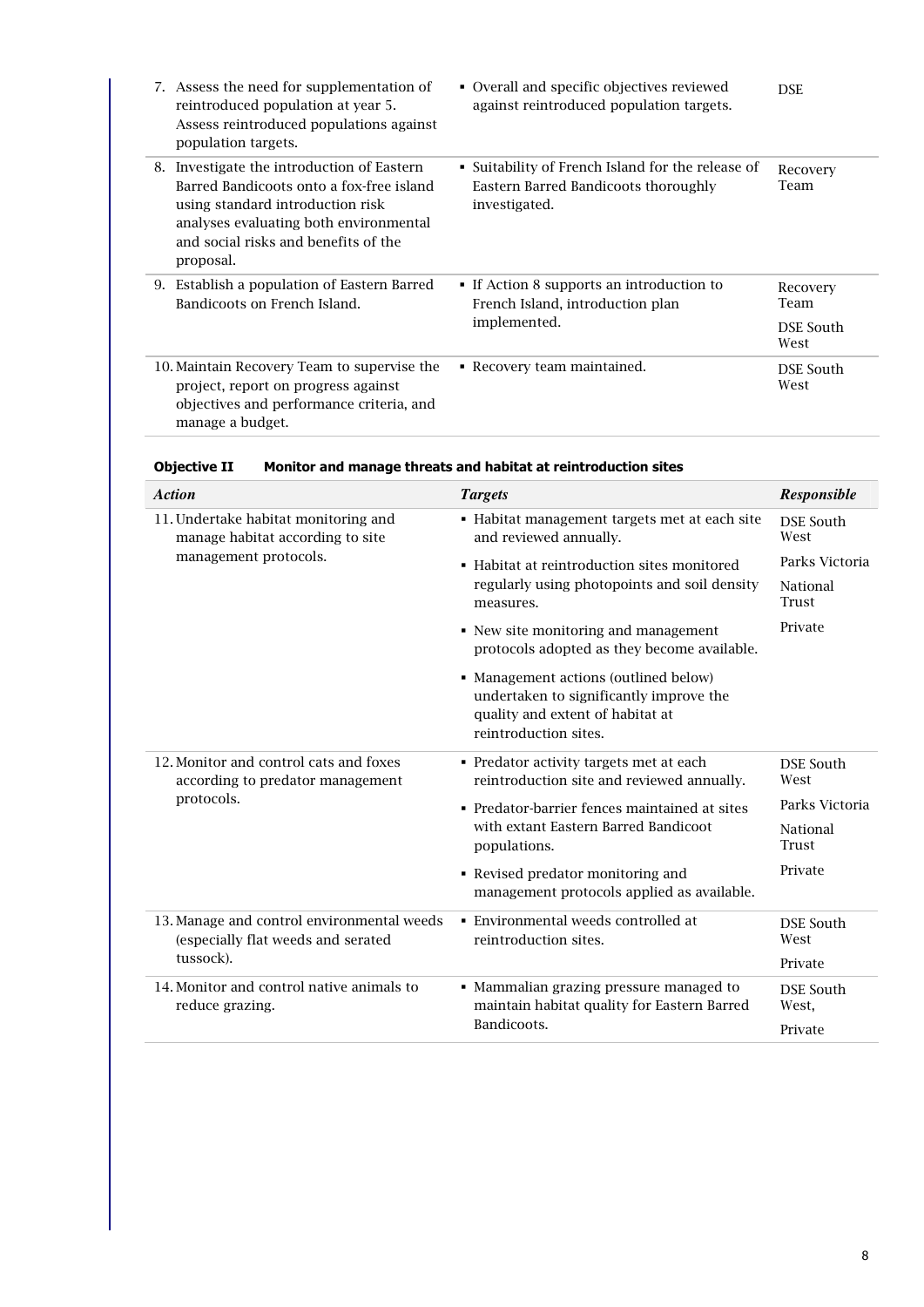| 15. Develop site management protocols.<br>Analyse of existing data to evaluate and                                                                                                                                                                 | • Current management procedures evaluated<br>and refined by analysing existing data.                                                                                                      | DSE South<br>West |
|----------------------------------------------------------------------------------------------------------------------------------------------------------------------------------------------------------------------------------------------------|-------------------------------------------------------------------------------------------------------------------------------------------------------------------------------------------|-------------------|
| refine current site management<br>procedures. Analyse existing data to<br>investigate influences of environmental<br>parameters such as climate, predator<br>activity, grazing impacts and vegetation<br>structure on population densities at each | ■ Existing data analysed to investigate<br>influences of environmental parameters on<br>population densities at each reintroduction<br>site.<br>• Site management protocols developed and |                   |
| reintroduction site.                                                                                                                                                                                                                               | refined as necessary.                                                                                                                                                                     |                   |
| 16. Further investigate the genetic<br>implications of the small size of the<br>mainland Eastern Barred Bandicoot<br>population.                                                                                                                   | • Genetic surveys completed of entire<br>population.                                                                                                                                      | <b>DSE</b>        |
|                                                                                                                                                                                                                                                    | • Possibility of interbreeding with Tasmanian<br>Eastern Barred Bandicoots investigated.                                                                                                  |                   |

| <b>Objective III</b> |  | <b>Maintain captive populations.</b> |
|----------------------|--|--------------------------------------|
|                      |  |                                      |

| <b>Action</b>                                                                                                  | <b>Targets</b>                                                                                                                                                                                                                                                                                                                                                                         | <b>Responsible</b>          |
|----------------------------------------------------------------------------------------------------------------|----------------------------------------------------------------------------------------------------------------------------------------------------------------------------------------------------------------------------------------------------------------------------------------------------------------------------------------------------------------------------------------|-----------------------------|
| 17. Establish minimum population targets<br>for the captive population to meet<br>reintroduction requirements. | • Captive population targets set and reviewed<br>annually based on updated reintroduction<br>requirements.                                                                                                                                                                                                                                                                             | <b>DSE</b><br>Zoos Victoria |
| 18. Undertake captive breeding for<br>reintroduction or reinforcement.                                         | • Captive populations managed to meet<br>captive population targets.<br>• Eastern Barred Bandicoots produced<br>annually from captive populations for<br>reintroduction requirements.<br>• Eastern Barred Bandicoots released from<br>captive population in years 1 and 2.<br>• Eastern Barred Bandicoots subsequently<br>released where required to meet recovery<br>plan objectives. | Zoos Victoria<br><b>DSE</b> |

# Objective IV Maintain and enhance the level of community and agency support for Eastern Barred Bandicoot recovery.

| <b>Action</b>                                                                   | <b>Targets</b>                                                              | <b>Responsible</b> |
|---------------------------------------------------------------------------------|-----------------------------------------------------------------------------|--------------------|
| 19. Develop, publish and distribute                                             | • Newsletters produced and published to                                     | <b>DSE</b>         |
| educational, technical or publicity<br>material and/or displays.                | inform community and other stakeholders<br>of recovery progress and issues. | Parks Victoria     |
|                                                                                 | • Eastern Barred Bandicoot website<br>maintained.                           |                    |
|                                                                                 | • Interpretation and education materials<br>reviewed and upgraded.          |                    |
|                                                                                 | • Ongoing support for Eastern Barred<br>Bandicoot recovery secured.         |                    |
| 20. Identify and promote opportunities for<br>community involvement in recovery | • Opportunities identified and promoted.                                    | DSE South<br>West  |
| activities.                                                                     |                                                                             | Parks Victoria     |

# **References**

Backhouse, G. 1992. Recovery Plan for the Eastern Barred Bandicoot Perameles gunnii. Department of Conservation, Forests and Lands, Victoria and Zoological Board of Victoria.

Anon 1999. Threat Abatement Plan for Predation by Feral Cats. Biodiversity Group Environment Australia, Canberra.

Brown, P.R., 1989. Management Plan for the Conservation of the Eastern Barred Bandicoot, Perameles gunnii, in